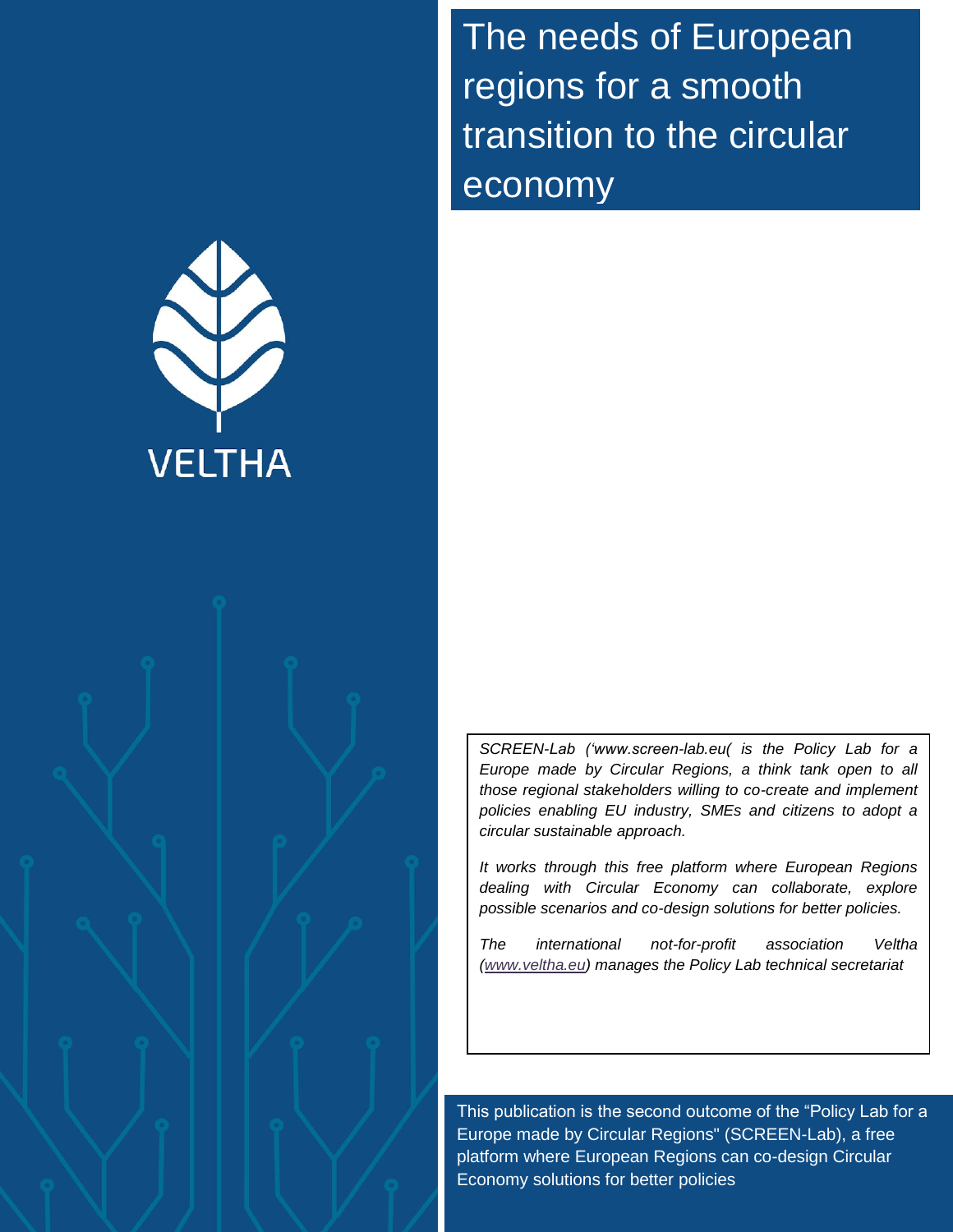### Executive summary

The second round of the SCREEN Policy lab meetings, held in the period March-May 2021 and attended by officers coming from 17 EU regions, departed from the conclusions of the first round<sup>1</sup>, where the main challenges identified by the participants were the need for collaboration between research and industry, the establishment of clear strategies and the involvement of private stakeholders. A critical issue underlined by the participating regions was their need for assistance in developing and increasing their current knowledge about circularity, to develop a joint and harmonized transition within all the EU regions. The preliminary questions posed to the regions in the new round were focused on the existence and effectiveness of tools used by them, the desired improvement of the existing tools, and the desired functionalities for the new ones. This was necessary for defining a first framework of knowledge and operational capabilities. The results of the first workshop with regional officers were also discussed in the one reserved to the stakeholders, according to the Policy Lab methodology described in section 2.

The analysis of the first workshop results led to the following fundamental questions posed to the regional officers in the second:

- How should a specific Circular economy office/service in your institution be structured?
- Circular economy data: what do the Regions want/need from the local companies?
- How would regional officers get the needed skills?

This was followed by a round table on the involvement of new generations, specifically requested by the local stakeholders. The main outcomes of the discussions highlighted the need for a clear definition of the concept of Circular Economy, as well as the development of a common language for dealing with Circular Economy. All participating regional officers agreed on the need of having a key figure in each region for coordination with both public and private actors; however, the approach to such a key figure currently differs in each of the regions: some charge an already existing internal office (e.g. economic development) with tasks related to CE; others appoint a task force composed by internal officers, or external experts with specific contracts, etc. Another important need is an effective capacity building process for the public authorities, to enhance the understanding of the concept and expand the competence within and between regions and universities. The willingness of the younger generation should be taken into consideration to better target the future development. The third and last workshop was focused on current solutions for some of the highlighted issues, as well as future solutions under development within a large European circular economy project. A CE stakeholder forum organized by Alentejo region (Pt) is now involving more than 160 participants. The H2020 DigiPrime project is developing a new concept of Circular Economy digital platform overcoming current information asymmetries among value-chain stakeholders and with its services covers a technical and practical approach of designing a circular tool and service for regions and private stakeholders. Such services will be officially presented during the 2021 European Week of Regions and Cities and will be available for free to Regions and local stakeholders.

l

<sup>&</sup>lt;sup>1</sup> http://www.screen-lab.eu/documents/Policy Lab Publication Vol1-Jan2021-1.pdf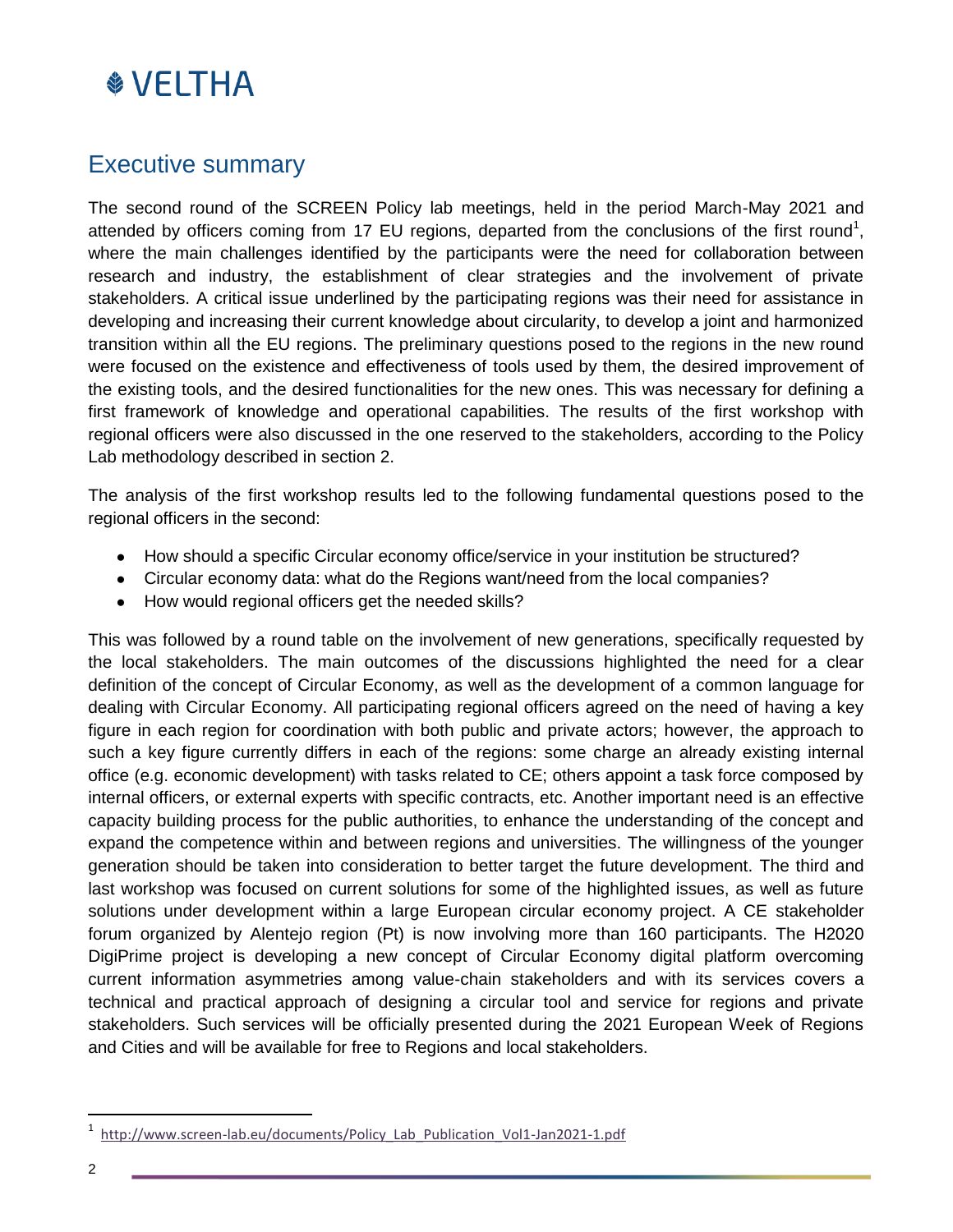## 1. Introduction

"Laboratory on Policies" (Policy Lab) was established in 2016 within the H2020 SCREEN<sup>2</sup> project, participated by Veltha and 17 European Regions who worked together to co-create a replicable systemic approach towards a transition to Circular Economy in EU regions within the context of their Smart Specialization Strategy. Due to the results achieved, which went far beyond what was expected at the beginning, the Policy Lab continued after the end of the project as an informal cooperation network between European regions, open to other regions and stakeholders in the field of circular economy.

After the EU adoption in March 2020 of the new Circular Economy Action Plan "For a cleaner and more competitive Europe"<sup>3</sup>, Veltha decided to set up the Policy Lab 2.0 "Policy Lab for a Europe made by Circular Regions (SCREEN-Lab)"<sup>4</sup>. The Policy Lab 2.0 is a think-tank operating on a free platform open to all regional stakeholders willing to co-create and implement policies enabling EU industry, SMEs, and the public to adopt a circular sustainable approach.

During the second round of the Policy Lab, held between 19<sup>th</sup> of March to the 4<sup>th</sup> of June in 2021, the following regions were represented at least once:

Sweden, Region Värmland Sweden, Region Skåne Austria, Region Upper Austria Portugal, Region CCDR Alentejo Portugal, Region CCDRC Greece, Region Crete Germany, Weser-Ems Region Germany, Thueringen Poland, Urząd Marszałkowski Województwa Pomorskiego Poland, Lodzkie Netherlands, Cities Northern Netherlands Scotland, Glasgow Region Spain, Government of Catalonia Czech Republic, Moravian Region Croatia, Primorje-Gorski Kotar Spain, Basque Region Finland, Region of Kymenlaakso

This document explains the working methodology and the results raised from the second round of discussions within the Policy Lab.

 $\overline{\phantom{a}}$ 

<sup>&</sup>lt;sup>2</sup> SCREEN "(Synergic Circular Economy across European Regions) [www.screen-lab.eu/index2.html](http://www.screen-lab.eu/index2.html)

<sup>3</sup> COM/2020/98Fina[l https://eur-lex.europa.eu/legal-content/EN/TXT/?qid=1583933814386&uri=COM:2020:98:FIN](https://eur-lex.europa.eu/legal-content/EN/TXT/?qid=1583933814386&uri=COM:2020:98:FIN)

<sup>4</sup> <http://www.screen-lab.eu/index2.html>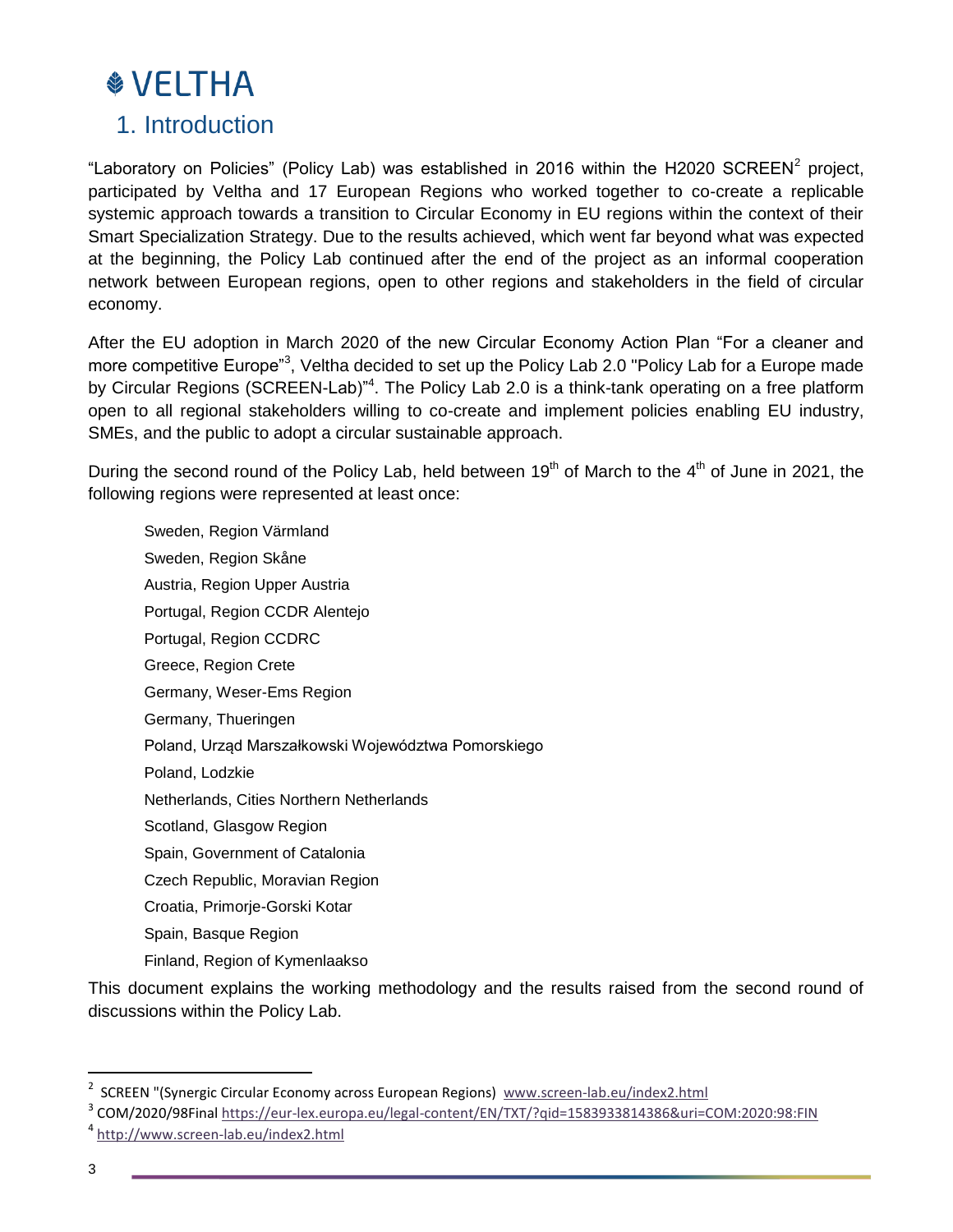## 2. How the Policy lab works

The new version of the Policy Lab works in 3-month periods in which a main research question is posed by Veltha to the participating Regions, based on their needs. During each period, a subquestion is asked each month, followed by a dedicated workshop. After each meeting, Veltha merges all the information received from the internal discussions of the Regions, its own research and from the three workshops. Furthermore, each month there is a parallel meeting with external stakeholders and experts, which will use the input of the Regions as a starting point to discuss the viability and effectiveness of policies. This dual nature ensures a multidisciplinary approach to the discussed issues.



*Figure 1: Policy Lab working scheme*

## 3. Background and the main research question

### *3.1 Conclusions of the previous Policy lab*

The previous Policy Lab focused on three main challenges for a just transition process towards a circular economy throughout the European Union's regions: (1) creation of a common set of criteria, (2) development of experts on circular economy in each region, and (3) motivating companies to include circularity as part of their strategies. Private stakeholders and regional officers emphasised during the sessions that the process of creating a common criterion for how to adapt to circularity in the regions was hindered by the diversity of structure and approach between European regions. They also pointed towards the lack of expertise on circular economy in the regions, and how it affects the possibility of organizing the assessment process. Lastly, the previous Policy Lab also presented the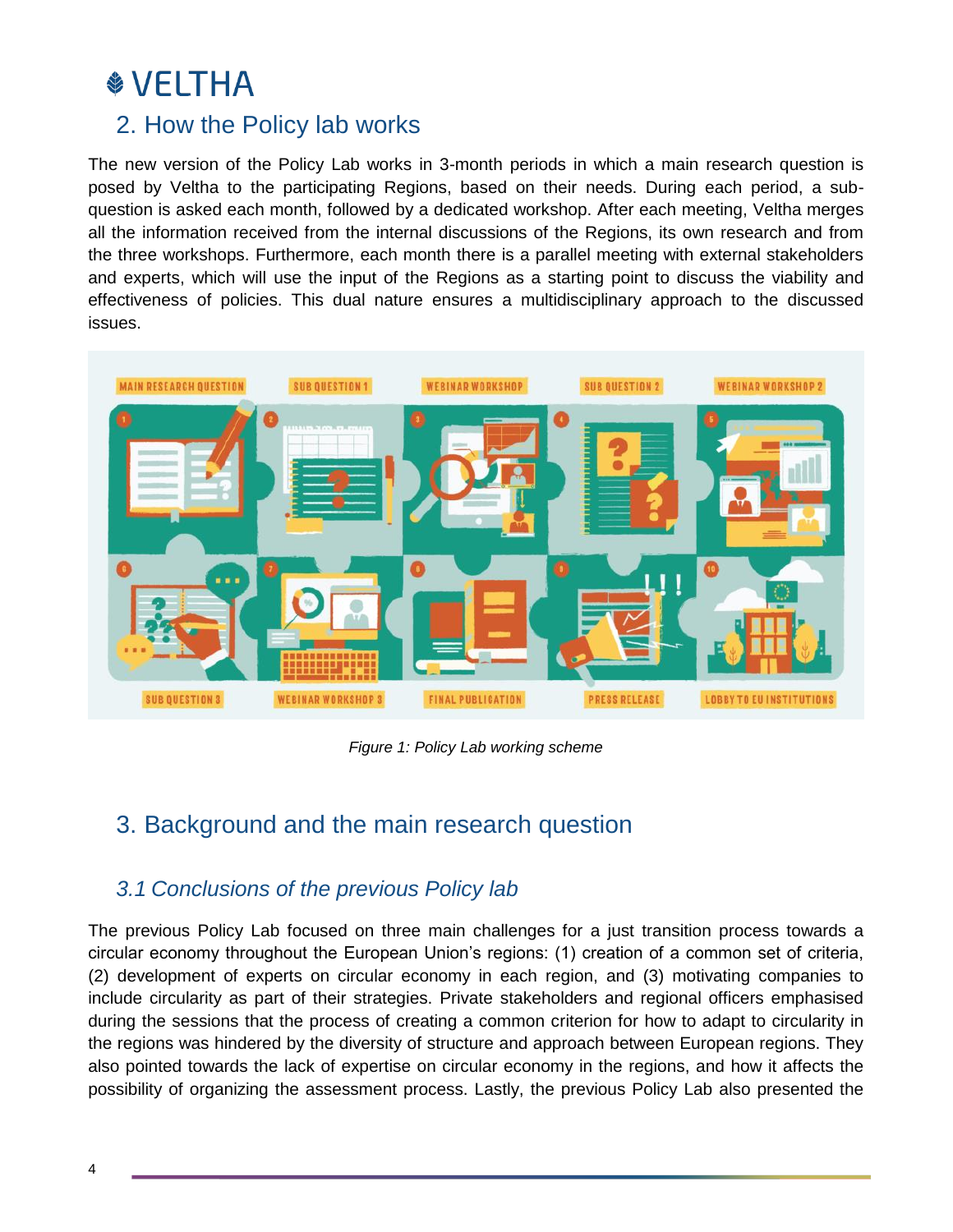need for clear financial incentives for local companies, to motivate the creation of change in their business models and to include circularity in the regional strategy.

Veltha's Policy Lab is designed to keep its participants up to date with the latest issues and possibilities concerning the transition to a circular economy in the EU. The latest and future Policy Lab sessions are therefore based on the outcomes extracted from the private stakeholders and regional officers from earlier sessions, and aim to create a free platform for everyone willing to co-create and implement policies enabling EU industry, SMEs, and the public to adopt a circular sustainable approach.

A full report on the previous Policy Lab is available online at:<http://www.screen-lab.eu/repository.html>

#### *3.2 The main research question for this Policy lab period*

The key principle of European regional development is that each country progresses at its own rate. This means that it is crucial, when formulating and implementing the research question for each Policy Lab period, that the theme and content follow an even level. The Policy Lab sessions cannot expect that the variety of European regions will hold the same understanding and framework, considering regional approaches towards circularity and circular economy; hence the following research question for this Policy Lab period:

#### *The needs of European regions for a smooth transition to the circular economy*

Related to the first round of the Policy Lab that took place last year, in 2020, this period's main research question is based on its outcome. The key issues surrounding the progress of the circular economy in each region and country are still the elements of expertise, data, capacity building, and the role of the private sector and its collaboration with local authorities. By predicting the regions' diverse understanding of circular economy, the Policy Lab focuses on creating a think tank that not only advances the participants' own knowledge, but also gives the opportunity and the space to share tools, ideas, and solutions with others. The research question for the Policy Lab is therefore designed to include as many different aspects as possible, to ease the interchange between our participants and foster synergies and cooperation between our involved actors.

## 4. First workshop

The first workshop was targeted to regional officers and started with charting the existence and effectiveness of current or missing tools being used around European Regions. Response from the participants staggered between successful stories to non-existing examples from regions being eager but restricted to progress. The reaction directed the session into the next theme in the workshop: how to improve existing tools or desired functionalities for new tools. The willingness surrounding the shift of a linear economic system towards a circular economy differed not only between regions around Europe, but also within regions and their local authorities. According to the regional officers, regardless of the level of coordination within their regional framework, a circular economy approach is yet to be the standard form of approaching growth in the regions. Regional officers often end up being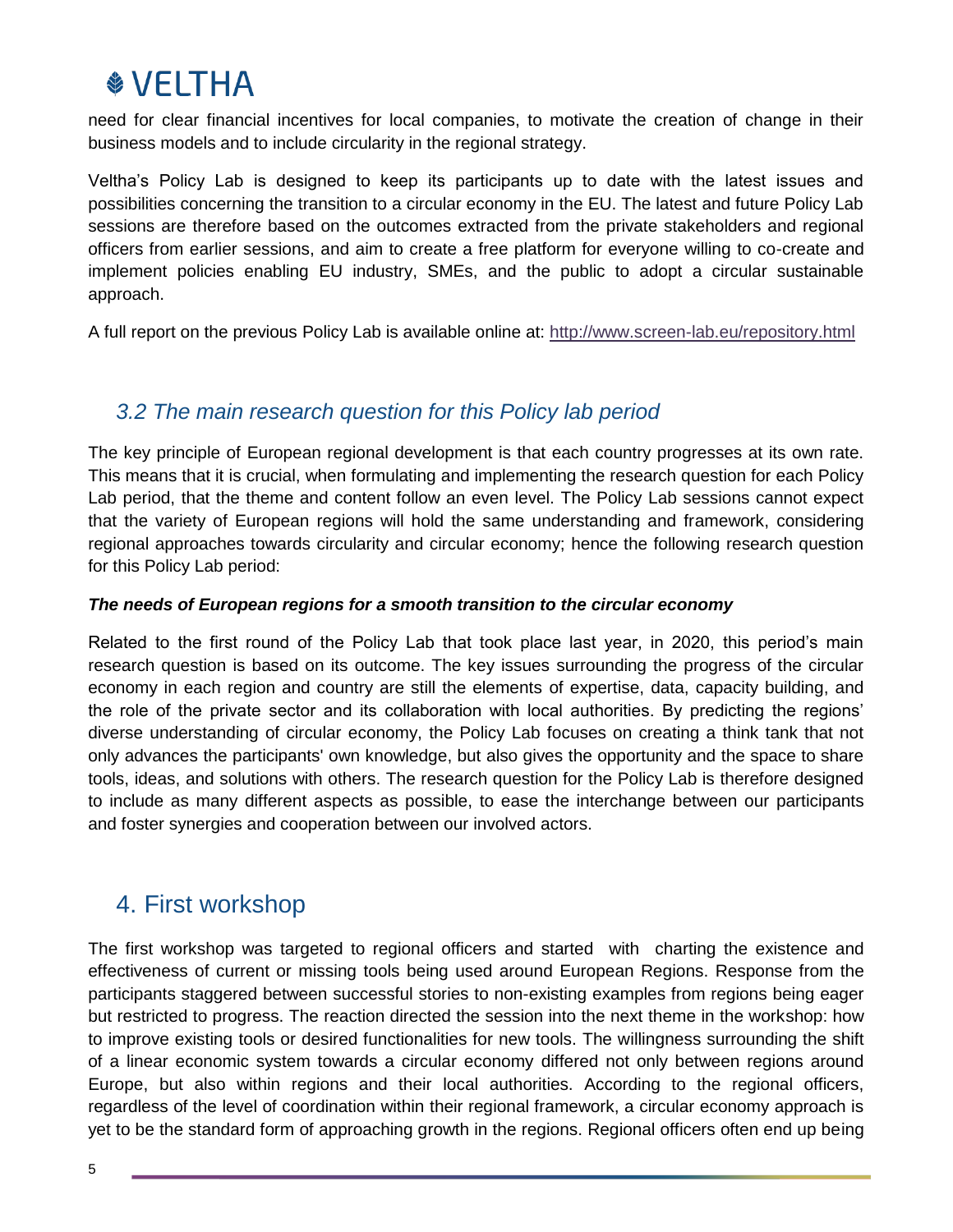alone or in a minority of groups trying to push circularity measures within the structure of regional development. They also emphasise that convincing doubters lies in the effect of different strategies. Such strategies can be developed together with the kind of synergy and co-creation that the Policy Lab represents.

One source of difficulties for many regions lies, according to the regional officers, in the lack of knowledge and understanding of circularity, which hinders the willingness or conviction of other actors to get involved within the region (both at the public and private level). By shifting the focal point on one process or one perspective of the circularity wheel, the regional officers suggest a substantial change of looking at the bigger picture. Such as, for example, using circular economy not only for the description of recycling, but also to find possible changes in the production scheme and value-chain, by circular design.

#### *4.1 The role of the private sector*

In order to stimulate Europe's transition towards a circular economy, inclusion of not only the larger companies and actors, but also focusing on SMEs in local communities is pivotal in guaranteeing that the transition encloses the region on every level. During the session the regional officers expressed that if the local authorities function as facilitators and coordinators, the private sector needs to be involved in the execution. As an industrial model, the circular economy is regenerative and restorative by intent, but also by design. Implementation of a circular economy keeps materials, components, and products at its highest value at all times. As a system it tries to look at all possible options throughout the entire chain and sets out to use as few resources as possible. Then, the goal is to keep those resources in circulation, to extract the value from the resources, and, finally, to regenerate and recover the products and materials. However, circular economy as a new systematic approach for sustainable growth is reliant on not only the private sector. Regional officers expressed during the sessions that they are willing to support the change but need the private sector to do their part.

#### *4.2 The role of the experts and academia*

Before developing tools that can be used by the regions, there is a need for achieving a baseline of research and evidence of the existence of potential areas of improvement. Before implementing a specific tool for a "circular service", a tool can be used as an identification instrument of the current situation and needs. Regions express a substantial trust and belief in including close cooperation with experts and academia. Through close collaboration with these institutions, the regional officers and service providers' methods and implementations will be continuously up to date with the progress of research. Education programmes for local authorities that focus on the operation of a circular economy, can give the local authorities the final skills and understanding needed to implement circular economy policies and practices. The relation between academia and local authorities is not only reliant on what academia offers the public sector: regions need to push academia to change how the subject of circular economy is being studied. Regional officers argue that the subject of circularity and circular economy usually classifies only at the environment departments, which leads to a bolt on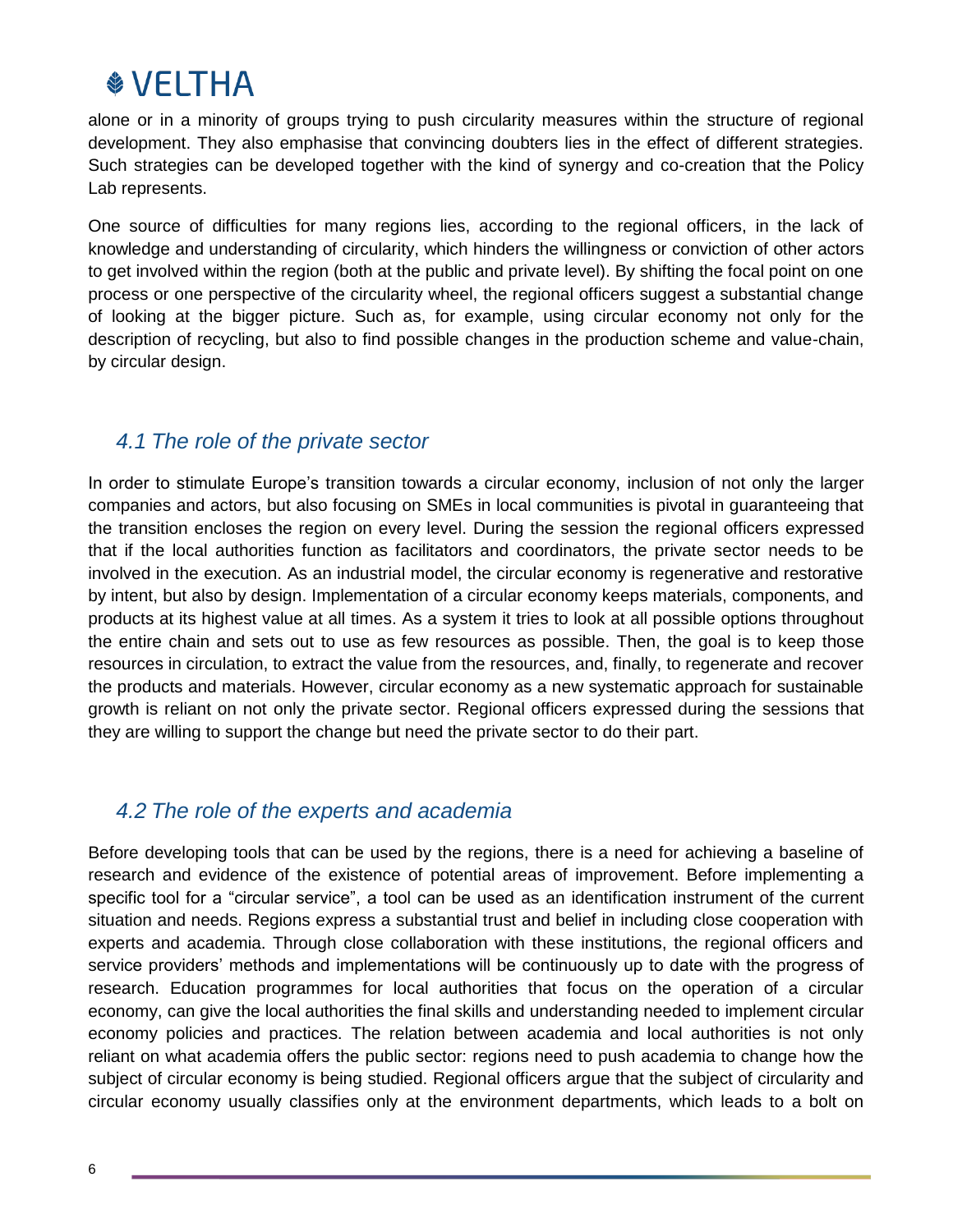perspective. By instead observing circularity through a multidisciplinary lens, the outcome and result of research will benefit the practices of circular methods efficiency.

Concerning the lack of understanding of circular economy and how to improve and promote a systematic approach towards it, the experts touched upon the definition. Defining with higher accuracy what the model, term and system of circular economy implies eases the utilization of circular methods in the regions. Creating a common language to interpret and define circular solutions and issues will enable and facilitate the communication and coordination between public and private actors. A common language should come from a bottom-up approach, meaning starting from the initiative of local authorities to reach EU actors.

#### *4.3 Coordination by the local authorities to assist the private stakeholders*

The possibilities that a circular economy offers the private sector need to be nurtured and developed with the help of regions. According to the two sessions with both regional officers and private stakeholders from the first workshop, arguing that having a key figure in each region for coordination between public and private actors will enhance and ease the transition for all involved actors. Yet, due to the early stages of implementation of circularity in the EU's regions, though the concept cannot be regarded as a new phenomenon, there are indications of varied commencement of circular economy around the EU. Some regions call for key coordinators from one local authority or even from one department, while others argue that, for efficiency and effectiveness, the whole regional office needs to be included.

The first workshop resulted in regions experiencing less willingness and practicing of circular economy calling for at least someone being assigned to coordinate public or private actors willing to work with circularity methods. That is, if someone is willingly working towards a circular economy, there needs to be at least someone to support their efforts. While regions that have progressed further, with actual practices functioning and with supporters within the regional office and private sector, argue that one key coordinator or team is not enough, without the support of a framework designed by all departments in the regional office, the shift towards a circular economy will be substantially delayed. Regardless of where the progress in the regions is coming from or who is most successful in promoting it, the regions express a need of being in the front line and leading the fostering process with a top-down approach instead of being passive spectators from a bottom-up approach.

## 5. Second workshop

From the first workshop the outcome clearly concentrated around the design and structure of regional offices in charge for circular economy and the services they should provide or request. Regional officers and private stakeholders discussed in two separate sessions how a specific office/service should be structured, but also, concerning the data capacity building, what kind of data the regions acquire and how "data", in this sense, is defined as the information/material/specifications/procedures etc. that involves the work and surroundings of the circular economy.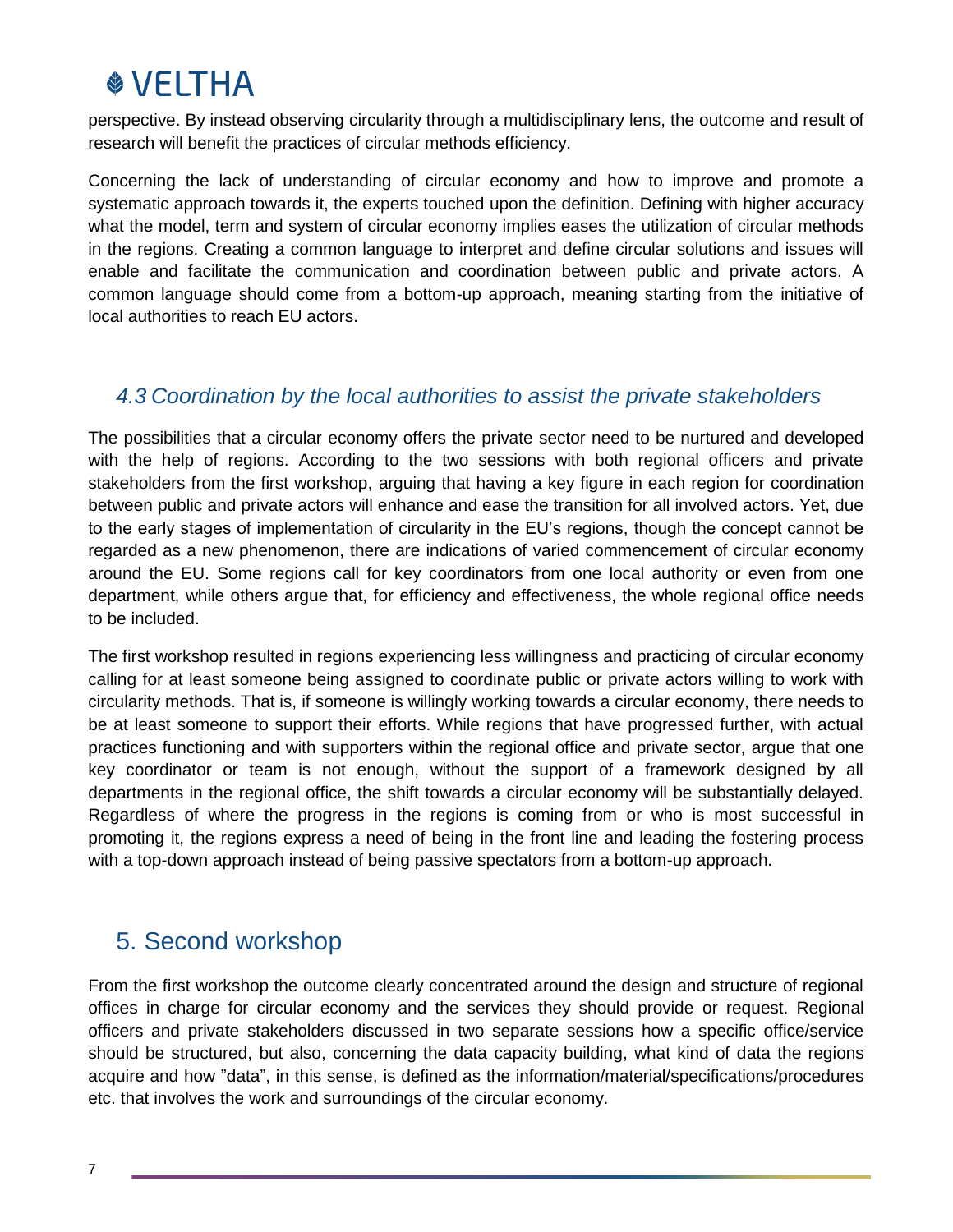### *5.1 How should a specific office/service be structured in the Regions?*

Regional officers proposed two ways of approaching the setup of an office/service in the regions. The difference between the approaches is based on the progress in each regional context. Regions with less experience or understanding of the concept of circular economy might benefit from having a specific specialist or department that functions as a coordinator in charge of handling the information stream related to circular economy. Such action would enhance the motivation among actors involved with the circular economy and push the regional office as a whole to progress towards circular targets. The other approach argues that in the early stages of confronting circular actions in the regions, the progress needs to be shared between departments and actors from the very beginning. Both approaches devise different starting points for the development of an internal capacity building and a circular economy action plan to be applied in each individual region. Nevertheless, the common thread through both approaches remains the urge to involve all possible actors in the implementation of circular economy strategies. To achieve an efficient and effective progress, the regional officers emphasise the need to involve not only local actors but also those working at an interregional level, in line with the ultimate goal of reaching a shared global vision of what a circular economy entails. The regional officers also highlight that the circular economy is business driven, hence the importance of spreading information about the possible benefits of shifting into a circular model for businesses.

### *5.2 What kind of data are the Regions crying out for? And how do they want to acquire it?*

Regional officers stress the crucial issue of the availability of common data. The achievement of a circular model is based on not only common materials but also data and procedures. The difficulty that regions highlight is that the current situation is the result of individual strategies, rather than being a joint effort involving all the actors needed. This reinforces the mind-set of local companies not realising their role in a circular model and how it could be beneficial. Other inputs during the workshop orbited around the relationship between producers and buyers. Regions argue that there is a gap between producers and buyers and proposed a solution based on the idea of processing a logistic framework that would facilitate companies getting closer for the two.

In conclusion, the lack of availability of data at the moment hampers the process of identifying what kind of data are useful for the regions and consequently slows down the transition towards an economic system based on circularity. Nevertheless, the relationship between local companies and local authorities has an essential role in order to enhance the transition to a circular economy on a regional level. The difficulties in acquiring the needed data stem not only from availability but also from determining what kind of data is needed. This leads to regions being willing to obtain and collect data wherever possible. Policy labs, international cooperation, and interregional collaborations are, to mention a few, different examples that can function as platforms for sharing skills, experiences, and tools.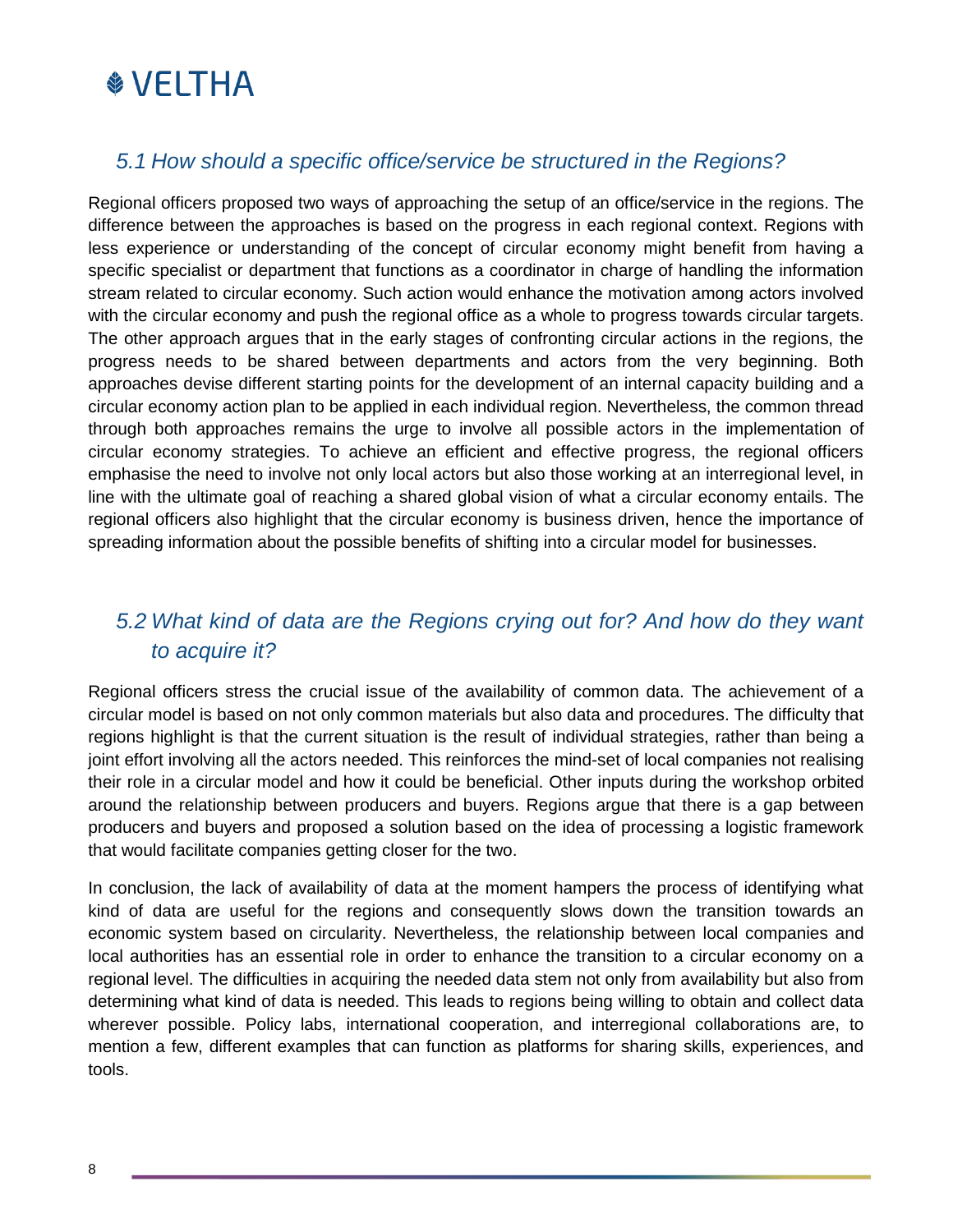#### *5.3 The European Union's role in sparking the transition*

Relations between the national, regional, local, and international levels are always complicated regardless of the issue at hand. This report highlights that the possibility of a transition to a circular economy around Europe is reliant on all different actors, of which the European Union is not an exception. If the regions are assigned to facilitate and coordinate circular actions and the local companies and SMEs are responsible for performing the actions, the EU's role lies in sparking the transition with its intergovernmental decision-making. In a greater sense, this means supporting the regions and companies from a supranational perspective regarding legal or policy decisions. The kind of data the regions need from local companies are most of the time considered to be confidential, meaning that it is difficult to acquire the necessary data for identifying and analysing new solutions. The European Union also has the possibility to progress the capacity building necessary around Europe, regardless of varied progress in individual regions/countries. By distributing the understanding and knowledge of circular economy around the EU, regions urge the union to support the need of spreading and implementing circular economy on national levels.

#### *5.4 Involving the future generation*

Assessing how to guarantee that current procedures and decisions are aligned with what awaits in the future, is of key importance for the sustainability of a circular economy within the EU. Regional officers continuously set up strategies for how to involve the future generations to come. There are two views and suggestions for how to engage the upcoming generations. First, by focusing on the consumption pattern and the power of product labels: an ethical perspective motivates the buyers, and especially the younger generation, to view circular economy and circular products as an investment and path to go by not only economically but also from an ethical environmental point of view. Second, other regional officers and private stakeholders shed light on the power of education instead. Education on circular economy should not only be confined to environment-related studies and issues. Rather, it should be a topic to embrace on a broader scale, by including different educational settings and backgrounds. This will create a foundation for the next generation to understand circular economy and to turn their ideas into actions.

## 6. Third workshop

The third and final workshop of this Policy Lab period focused on examples of successful tools currently being used or developed. The third workshop therefore can be seen as an answer to what has been discussed and highlighted by the regions in the earlier session.

#### *6.1 FECA – Forum of the Alentejo Circular Economy*

FECA - Forum of the Alentejo Circular Economy - was established in 2017 with five objectives: (1) to increase the involvement of local institutions and businesses, private and public entities and national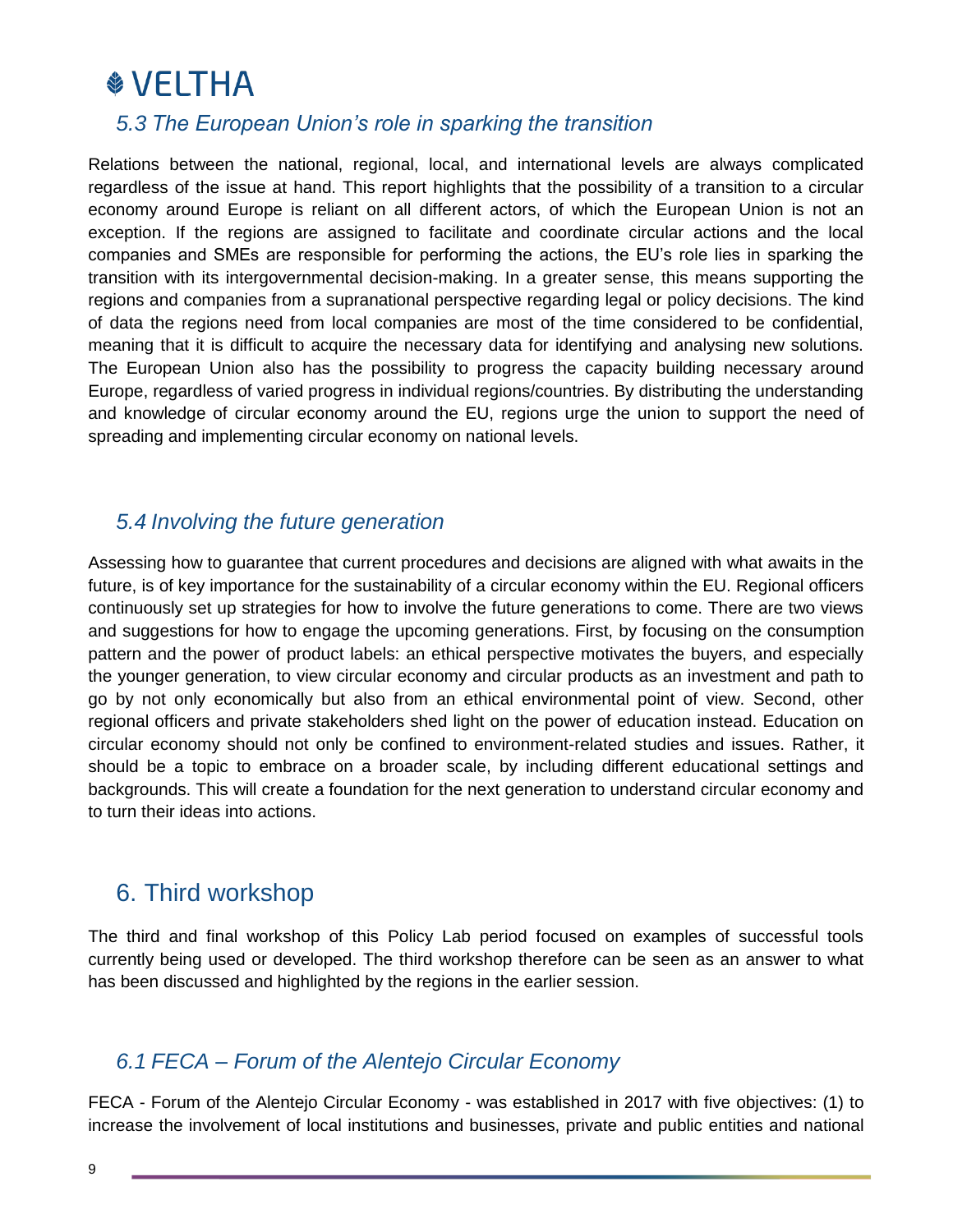and regional entities, (2) to have an open dialogue about the opportunities and constraints of circular economy, (3) to promote synergies between different sectors for implementation possibilities concerning projects based on circular economy, (4) to formulate strategies, dissemination and implementation of initiatives based on circularity, and (5) to increase the promotion of interregional cross-border cooperation.

The Forum of Alentejo consists of 160 different partners, spanning from actors within academia, industry, civil society, government and natural environment agencies and associations. The forum exemplifies how regions can be leading the fostering process by facilitating and coordinating different actors. With actions of promoting, stimulating, and integrating, FECA has induced a strategy with a present and long-term plan. Earlier workshop sessions have orbited around the inclusion of as many different actors from the public and private sector as possible. By promoting and participating in regional, international, and national events, the forum has managed to expand its service. Disseminating projects on national and international platforms and promoting successful practices in a national program has led to the actions of carrying out local and national events that stimulate different partners in several projects. With the organic structure of continuously inviting new partners without complicated requirements, FECA aims to continue its forum for future collaborations. The forum displays one way of organizing and directing the regional service towards the transition to a circular economy. It becomes clear that the approach of the region of Alentejo concentrates on involving a broader scale of partners, instead of identifying a few but of greater importance.

Regional officers of Alentejo express that the difficulty of bringing greater partners onto the project of the forum, becomes easier with time. After a well-established structure of 160 partners, the project pressures other actors to join. The success of the forum also brought obstacles on the way, due to the inclusion of 160 different partners, the coordination of facilitating different interests hindered occasionally the outcome of different sessions and events. Its purpose to stimulate national, local, and international events was hampered by the Covid-19, due to the difficulty of hosting physical meetings.

### *6.2 Digital services: the DigiPrime platform*

If FECA exemplifies a service and tool based on exchange of experiences and dialogue of different actors, the DigiPrime project covers a technical and practical approach of designing a circular tool and service for regions and private stakeholders. DigiPrime<sup>5</sup> is an H2020 project financed under the call DT-ICT-07-2018-2019, aiming at the development of a new concept of Circular Economy digital platform overcoming current information asymmetries among value-chain stakeholders.

A specific service of the platform has the scope to identify cross-sectorial and cross-regional circular economy value-chains, based on the methodology developed within the H2020 SCREEN project; while the original procedure was specifically conceived to be used by regional officers only, the open innovation approach adopted for the translation enables local stakeholders - companies, universities, and research centers, to directly insert their data and to be directly notified about circular business opportunities. A further advantage of the automated identification mechanism consists in avoiding the

 $\overline{\phantom{a}}$ 

<sup>5</sup> DigiPrime – Digital Platform for Circular Economy in Cross-sectorial Sustainable Value Networks, 2021. [https://www.digiprime.eu/.](https://www.digiprime.eu/)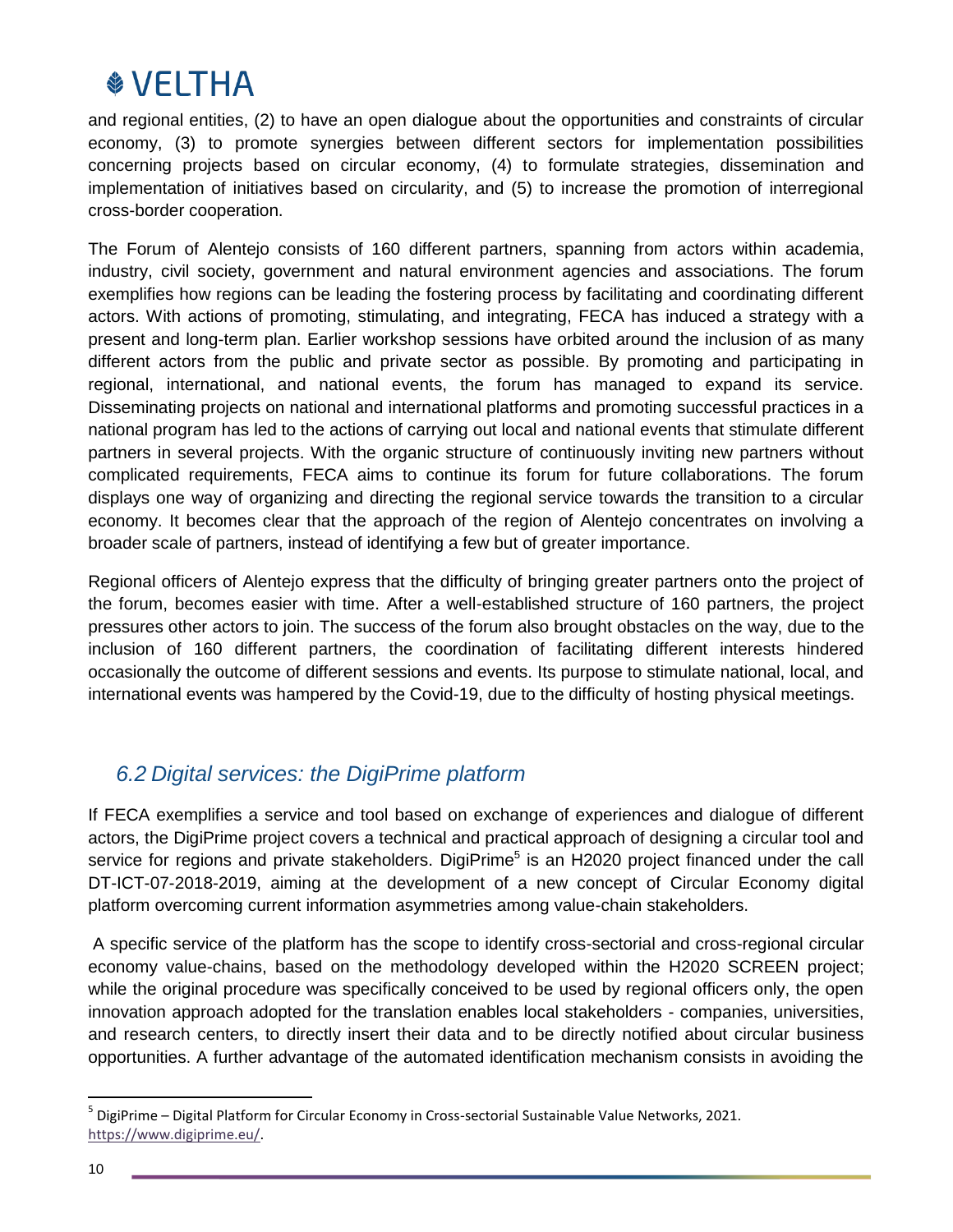support of a circular economy expert for the first identification of value chains and synergies matching, thus leaving the regional officer more freedom. The automated mechanisms replace the previous human operated ones, with the only exception of the regional mapping tool preparation.

Another DigiPrime service designed and implemented a material flow monitoring system generating aggregated KPIs at system level, including flow efficiency and losses, to be integrated in the DigiPrime platform in a way to allow an easy visualization of the flows. This would support decision makers and institutions while defining directives or new legally binding requirements to influence circular economy practices, based on the observation of the real material flows. In fact, public institutions can trace aggregated and bulk movement of materials, components, products and visualized how these materials flow across different nodes of the federation and geographical areas.

A further service of the DigiPrime platform developed a software module to systematically monitor, capture, and present emerging limitations and barriers to the transition toward a circular business model; obstacle that can be influenced and removed through specific policy interventions by policy makers at European, national and regional level, as well as by facilitators such as regional clusters and associations. Once embedded in the DigiPrime platform, this service will represent the meeting and exchange point between the public authorities and the industry, making the case for a participatory mechanism of identification and definition of policy interventions.

The above services will be officially presented during the European Week of Region and Cities [\(https://europa.eu/regions-and-cities/](https://europa.eu/regions-and-cities/)) on  $12<sup>th</sup>$  of October 2021

## 7. Conclusions

The second round of the Policy Lab has, after three months and a great number of participants from all across the EU, successfully come to an end. This edition of the Policy Lab has allowed regions to present and discuss the issues and obstacles faced in the implementation of circular economies, as well as current and potential future solutions. And while the regional officers have expressed their willingness to be in the front line and foster the transition from a linear towards a circular economy with sustainable growth, their own limitations need to be addressed, and regions cannot be held solely responsible for such a process. A systemic change and shift from the take-make-waste model into a sustainable system from beginning to end calls for support and collaboration between the public and private sectors.

The workshops highlighted the differences among regions in terms of the existence and effectiveness of circularity tools. With so many regions represented, the understanding, knowledge, and experience in circularity varied, but it also became clear that circularity builds upon itself: the least advanced regions are eager to establish some bases for circularity, and those who have already started their circular transformations, tend to want to continue advancing in the process. In other words, once the ball of circularity gets rolling, it does not tend to stop easily. This is not to say, however, that a circular approach is close to being the standard approach towards growth in the regions, but it is a source of hope for positive and effective developments.